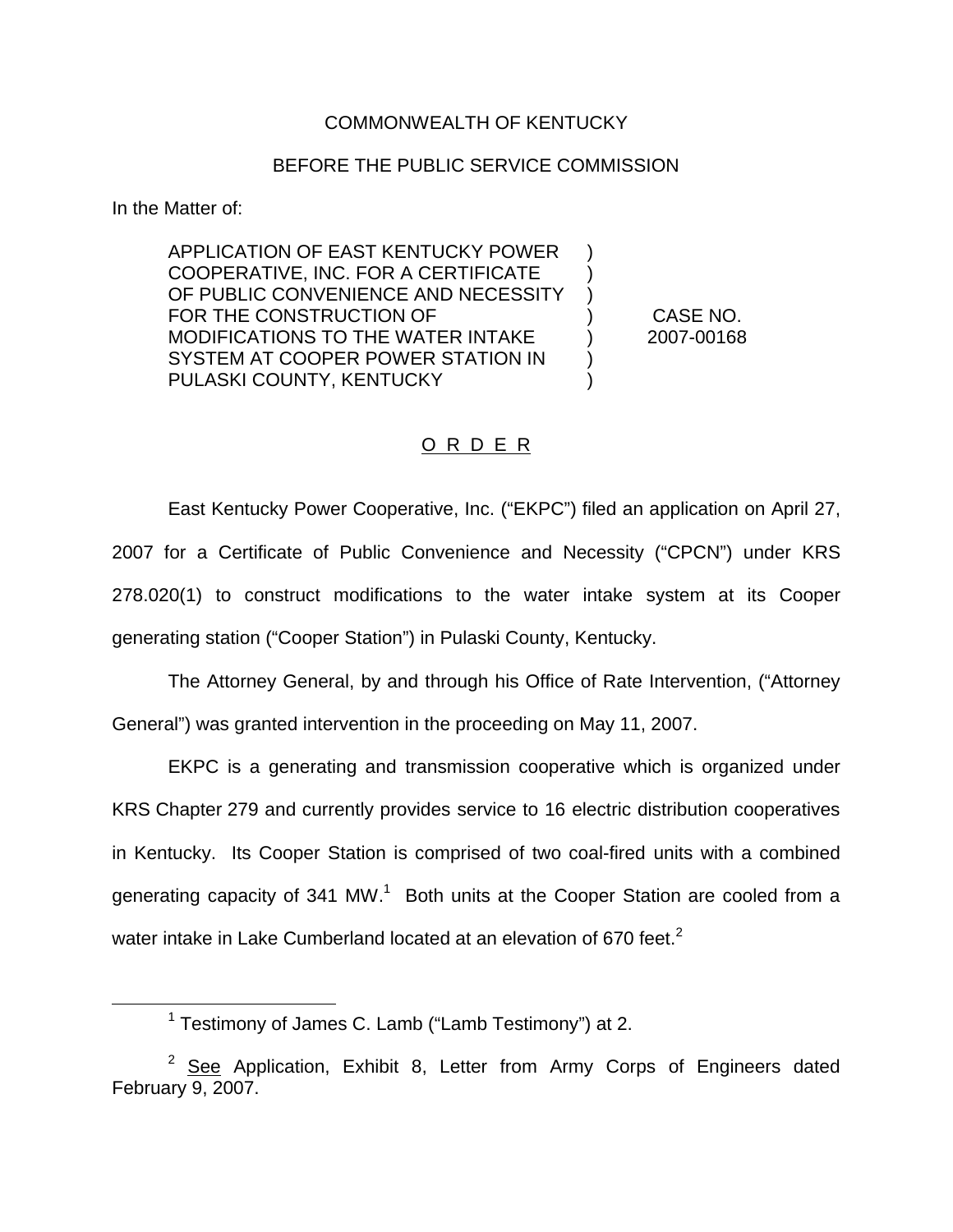The U.S. Department of the Army Corps of Engineers, Nashville Division, notified EKPC on February 9, 2007 that it was modifying pool operations at Lake Cumberland to respond to seepage problems at Wolf Creek Dam and that EKPC should make preparations, no later than December 31, 2007, for water intake in the event that the lake is reduced to an elevation of 650 feet. $3$  In response to this notification, EKPC retained Stanley Consultants, Inc. ("Stanley"), the original designer of the Cooper Station, to investigate and identify alternatives to supply a sufficient capacity of lake water to Cooper Station to permit its continued operations at a water level of 650 feet.

As a result of the Stanley study, EKPC proposes to construct two types of facilities to protect Cooper Station's operations: (1) 7 vertical 10,000 gpm pumps on barges connected with flexible piping to the Unit 1 cooling system; and (2) a cooling tower connected to Unit 2 with make-up water supplied from the barge-mounted pumps that provide cooling for Unit  $1<sup>4</sup>$  EKPC proposes to expedite the installation of three of the barge-mounted pumps and integrate their output into existing cooling water intake structures for Units 1 and 2 to supplement the units during the summer of 2007. The remainder of the project is proposed to be in service no later than December 2007.

EKPC has obtained a No Wake Zone permit from the Kentucky Department of Fish and Wildlife and a construction permit for the cooling tower from the Kentucky Division for Air Quality. It has applied for a permit from the Army Corps of Engineers for

 $3$   $\underline{\mathsf{Id}}$ .

<sup>&</sup>lt;sup>4</sup>Testimony of John R. Twitchell at 2.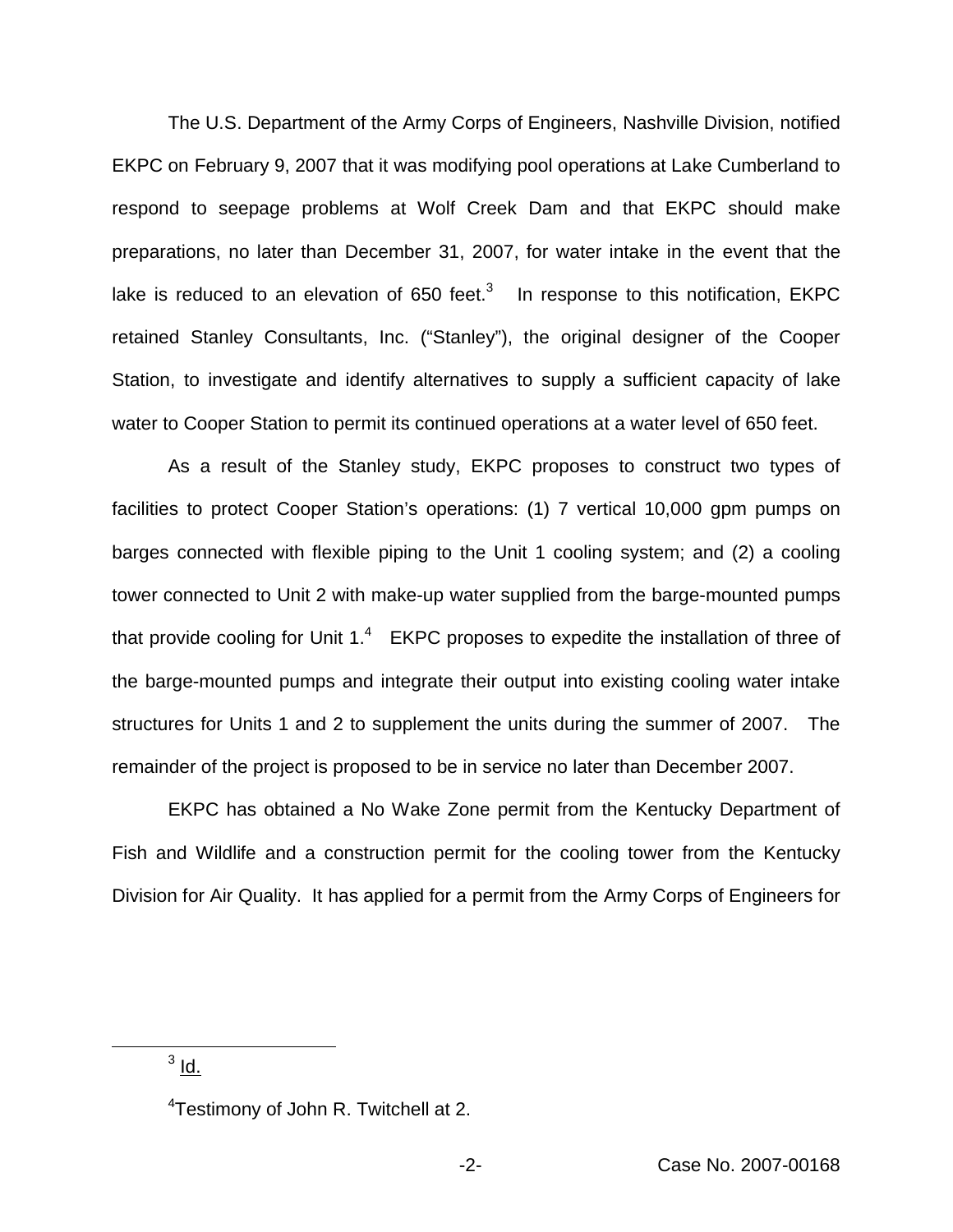the construction work on Lake Cumberland and for a revision to its Kentucky Pollution Discharge Elimination System permit.<sup>5</sup>

EKPC estimates that the total capital costs for the proposed facilities are \$24,045,411.00, being the sum of \$7,821,000.00 for pumps, \$15,179,000.00 for the cooling tower, and \$1,045,500 in Engineering and Field Services.<sup>6</sup> It states, however, that in the event the lake level is reduced below the station's current intake level and the proposed modifications are not made, it will be required to purchase replacement power at costs that far exceed the cost to generate power from the Cooper Station.<sup>7</sup> EKPC proposes to finance the proposed projects by utilizing its unsecured Credit Facility.<sup>8</sup> EKPC states that it expects to be able to draw advances on some federal RUS loans within three to four months and that the advances can be used to pay back the funds borrowed from the Credit Facility. The Commission approved EKPC's unsecured Credit Facility in Case No. 2005-00267;<sup>9</sup> however, based on EKPC's commitment in that case, the Commission limited the use of the Credit Facility funds to construction projects that

<sup>5</sup> On May 9, 2007, the Commission granted EKPC permission to deviate from the filing requirements of 807 KAR 5:001, Section 9(2), which provides that an applicant seeking approval of new construction of any plant, equipment, property, or facility shall file with its application all permits required for the proposed construction.

<sup>6</sup> Application, Exhibit 4.

 $<sup>7</sup>$  Lamb Testimony at 2.</sup>

 $8$  EKPC's Response to the Commission Staff's First Data Request, Item No. 1.

<sup>&</sup>lt;sup>9</sup> Case No. 2005-00267, Application of East Kentucky Power Cooperative, Inc. for Approval of an Unsecured Revolving Credit Facility in an Amount up to \$700 Million for a Term of up to Five Years (Ky. PSC Aug. 24, 2005).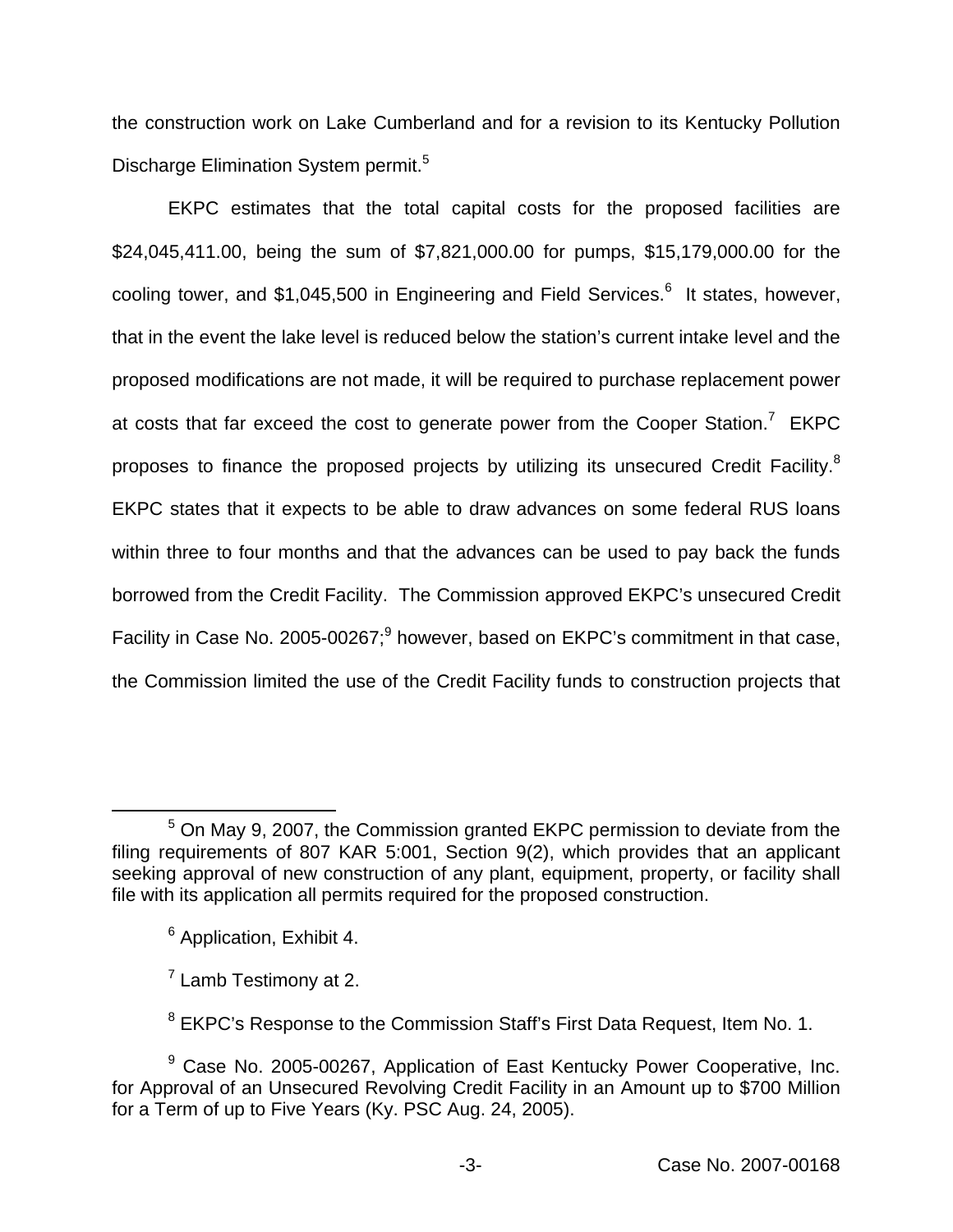had been previously certificated.<sup>10</sup> Therefore, Commission approval is required to use the Credit Facility as proposed herein.

Based on the evidence of record and being otherwise sufficiently advised, the Commission finds that:

1. Public convenience and necessity require the modifications EKPC proposes to its Cooper Station.

2. EKPC should be authorized to use the previously authorized unsecured Credit Facility to finance the proposed modifications and a copy of this Order should be filed into the record of Case No. 2005-00267 for informational purposes.

3. EKPC should file all permits obtained after the filing of this application pertaining to the projects proposed herein as set forth in the Commission's May 9, 2007 Order in this proceeding.

IT IS THEREFORE ORDERED that:

1. EKPC is granted a CPCN to construct the proposed modifications to its Cooper Station.

2. EKPC is authorized to use its previously approved unsecured Credit Facility to finance the construction projects approved herein.

3. The Executive Director shall cause a copy of this Order to be filed into the record of Case No. 2005-00267.

4. Any deviation from the construction approved herein shall be undertaken only with the prior approval of the Commission.

<sup>&</sup>lt;sup>10</sup> Case No. 2005-00267, August 24, 2005 Order at 4, "East Kentucky shall not draw any funds from the credit facility authorized herein to fund the construction of any facility that requires, but has not yet been issued a CPCN."